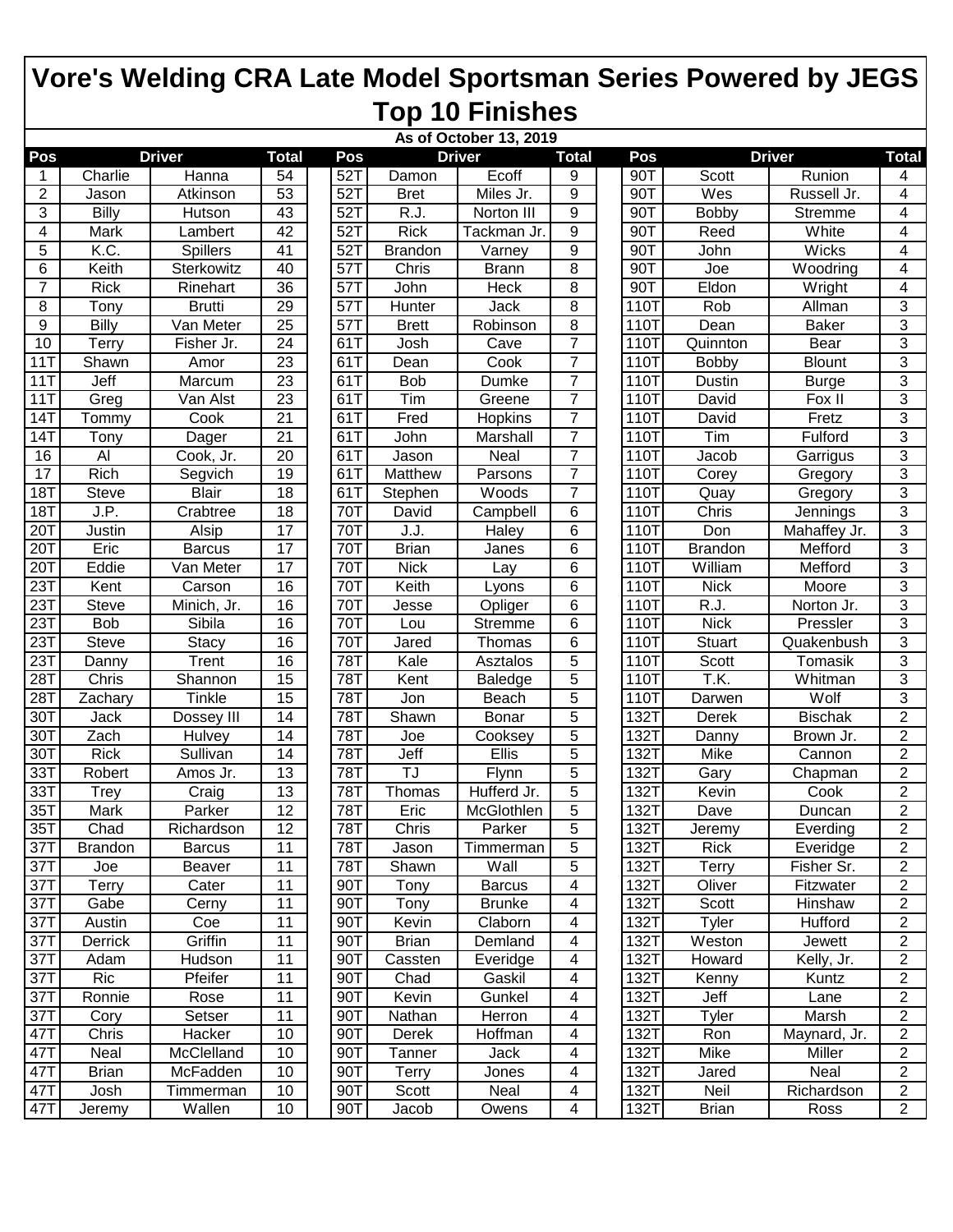|      | As of October 13, 2019<br><b>Total</b> |                 |                |                   |                |               |                |  |      |                |                         |                      |
|------|----------------------------------------|-----------------|----------------|-------------------|----------------|---------------|----------------|--|------|----------------|-------------------------|----------------------|
| Pos  | <b>Driver</b>                          |                 |                | Pos               |                | <b>Driver</b> | <b>Total</b>   |  | Pos  |                | <b>Driver</b>           | <b>Total</b>         |
| 132T | Royal                                  | <b>Scott</b>    | 2              | 161T              | Bobby          | Dager         |                |  | 161T | Mark           | Livesay                 |                      |
| 132T | Mark                                   | Soots           | $\overline{2}$ | 161T              | <b>Brad</b>    | Davis         | 1              |  | 161T | Bill           | Lovely                  | 1                    |
| 132T | Ed                                     | Spangler        | $\overline{2}$ | 1611              | Kyle           | DeLisle, Jr.  | $\mathbf{1}$   |  | 161T | Hannah         | Lundy                   | $\overline{1}$       |
| 132T | Mark                                   | Sweet           | $\overline{2}$ | 1611              | Eric           | Evans         | $\mathbf{1}$   |  | 161T | Johnny         | Magee                   | 1                    |
| 132T | Larry                                  | Swinford        | $\overline{2}$ | 1617              | Craig          | Everage       | 1              |  | 161T | <b>Brian</b>   | Marrow                  | 1                    |
| 132T | Jeff                                   | Williams        | $\overline{2}$ | 1611              | <b>Brandon</b> | Fagin         | 1              |  | 161T | Todd           | Marsh                   | 1                    |
| 132T | Mike                                   | Young           | $\overline{2}$ | 1617              | Pete           | Farmer        | $\mathbf 1$    |  | 161T | Mark           | Mason                   | 1                    |
| 161T | Daniel                                 | Adams           | 1              | 1611              | Richard        | Farmer        | $\mathbf{1}$   |  | 161T | Justin         | $\overline{\text{May}}$ | $\mathbf 1$          |
| 161T | Ron                                    | Allen           | 1              | 1611              | Ryan           | Flemming      | $\mathbf{1}$   |  | 161T | Rich           | Mersereau               | 1                    |
| 161T | Dalton                                 | Armstrong       | 1              | 161T              | Johnny         | Gatton Jr.    | $\mathbf{1}$   |  | 161T | Thomas         | Miller                  | $\blacktriangleleft$ |
| 161  | <b>Burney</b>                          | Arnett          | 1              | 161T              | Todd           | Gearhart      | 1              |  | 161T | <b>Brian</b>   | Morrow                  | 1                    |
| 161  | Tanner                                 | <b>Ballard</b>  | 1              | 1611              | Bill           | Griffith      | 1              |  | 161T | <b>Brandon</b> | <b>Oakley</b>           | 1                    |
| 161T | John                                   | <b>Barlow</b>   | 1              | 1611              | Scott          | Hantz         | $\mathbf{1}$   |  | 161T | Jack           | Oliver                  | $\overline{1}$       |
| 161T | Chuck                                  | <b>Barnes</b>   | $\mathbf{1}$   | 1611              | Sam            | Heckman       | $\mathbf{1}$   |  | 161T | Orie           | Parkhurst               | 1                    |
| 161  | David                                  | Barnhart        | 1              | 1611              | Robbie         | Henderson     | $\mathbf{1}$   |  | 161T | Chad           | Pendleton               | 1                    |
| 161  | Dave                                   | <b>Bice</b>     | 1              | 1611              | <b>Brandon</b> | Hermiller     | 1              |  | 161T | Ronnie         | Phipps                  | 1                    |
| 161T | <b>Bob</b>                             | <b>Bliss</b>    | 1              | 161T              | Gabe           | Hess          | 1              |  | 161T | Caleb          | Reschar                 | 1                    |
| 161T | Kraig                                  | Bontrager       | $\mathbf{1}$   | 1617              | Donnie         | Hill          | $\mathbf{1}$   |  | 161T | Logan          | Runyon                  | $\overline{1}$       |
| 161T | Andy                                   | <b>Bozell</b>   | $\mathbf{1}$   | 1611              | Jake           | <b>Hinton</b> | $\mathbf{1}$   |  | 161T | Jonathan       | Shafer                  | $\blacktriangleleft$ |
| 161T | Phil                                   | <b>Bozell</b>   | 1              | 1617              | <b>Barry</b>   | Holdeman      | $\mathbf{1}$   |  | 161T | Rich           | Shewchuk                | 1                    |
| 161  | Ryan                                   | <b>Buckner</b>  | 1              | 161T              | <b>Hope</b>    | Hornish       | 1              |  | 161T | Jack           | Smith                   | 1                    |
| 161  | Bill                                   | <b>Burba</b>    | 1              | 161T              | <b>Brent</b>   | Jack          | 1              |  | 161T | Josh           | Smith                   | 1                    |
| 161T | Josh                                   | <b>Burton</b>   | 1              | 1617              | Phil           | Jenkins       | 1              |  | 161T | Zach           | Stacy                   | $\overline{1}$       |
| 161T | James                                  | <b>Butler</b>   | 1              | 1611              | <b>Brad</b>    | Kendall       | $\mathbf{1}$   |  | 161T | <b>Bubba</b>   | Trinkle                 | 1                    |
| 161T | Tim                                    | <b>Byrdwell</b> | $\mathbf{1}$   | 1611              | Jimmy          | Kirby         | $\mathbf{1}$   |  | 161T | Ben            | Tunney                  | $\overline{1}$       |
| 161T | Randy                                  | Casey           | 1              | $161\overline{1}$ | Bob            | Kissinger     | 1              |  | 161T | Kenny          | Tweedy                  | 1                    |
| 161  | Curtis                                 | Chapman         | 1              | 1611              | Scott          | Knepley       | $\mathbf{1}$   |  | 161T | Jared          | Waldhoff                | 1                    |
| 161T | Steve                                  | Christman       | 1              | $161\overline{1}$ | <b>Mike</b>    | Kugler        | 1              |  | 161T | Nate           | Walton                  | $\mathbf 1$          |
| 161T | Mike                                   | Coates          | 1              | 1611              | Colby          | Lane          | 1              |  | 161T | Jon            | Watson                  | 1                    |
| 161T | Jon                                    | Conklin         | $\overline{1}$ | 161T              | <b>Derrick</b> | Layne         | $\overline{1}$ |  | 161T | Ken            | Wilson                  | $\overline{1}$       |
| 161T | Jim                                    | Crabtree Jr.    | 1              | 1611              | <b>Bob</b>     | Lemen         | $\mathbf{1}$   |  | 161T | Shawn          | Wolf                    | 1                    |
| 161T | Tom                                    | Curts           | 1              | 161T              | LJ             | Lines         | 1              |  |      |                |                         |                      |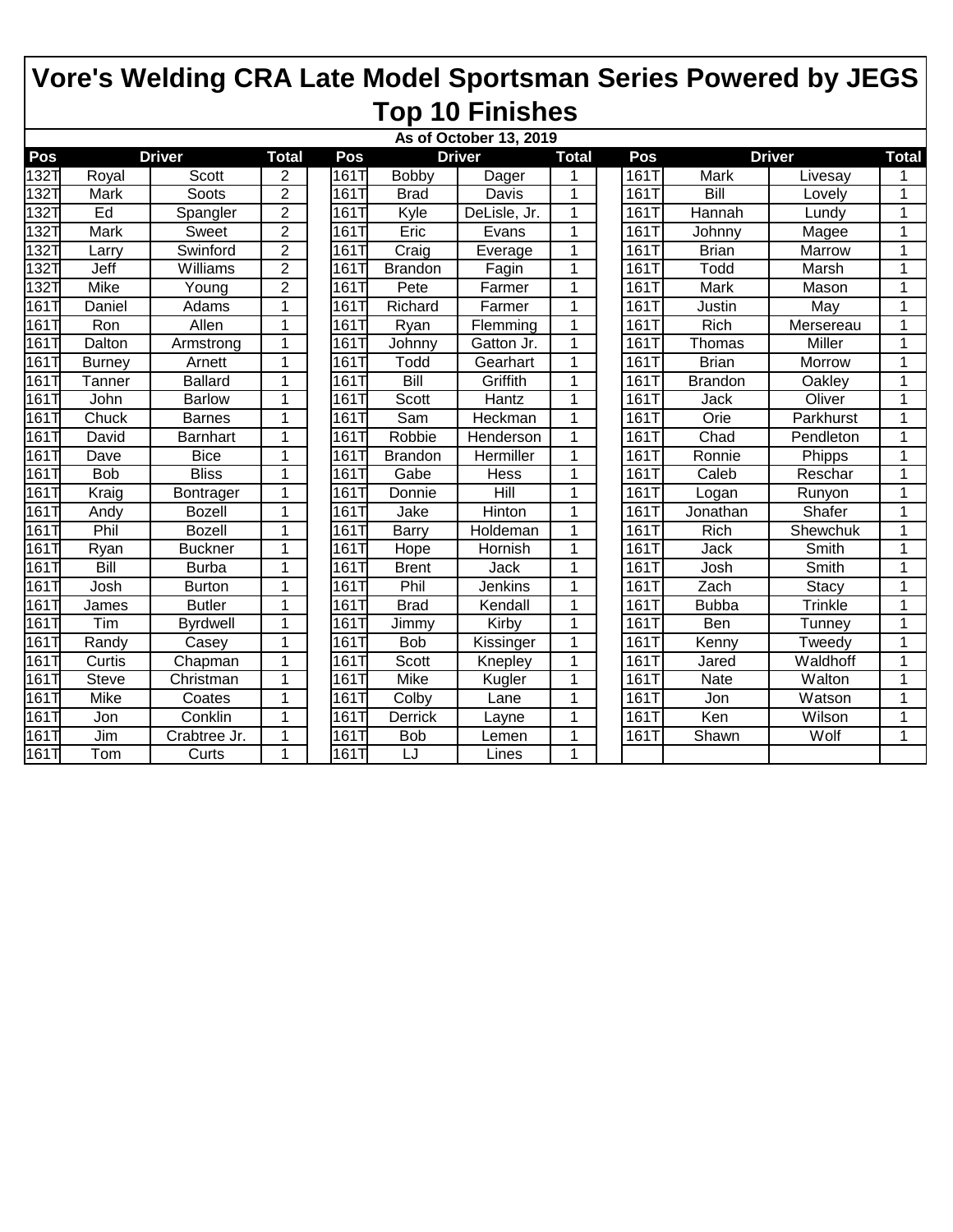|                   |                           |                 |                 |                  |                | As of October 13, 2019 |                         |  |             |                |               |                  |  |
|-------------------|---------------------------|-----------------|-----------------|------------------|----------------|------------------------|-------------------------|--|-------------|----------------|---------------|------------------|--|
|                   | <b>Alphabetical Order</b> |                 |                 |                  |                |                        |                         |  |             |                |               |                  |  |
| Pos               |                           | <b>Driver</b>   | <b>Total</b>    | Pos              |                | <b>Driver</b>          | <b>Total</b>            |  | Pos         |                | <b>Driver</b> | <b>Total</b>     |  |
| 161T              | Daniel                    | Adams           | 1               | 90T              | Kevin          | Claborn                | 4                       |  | 1           | Charlie        | Hanna         | 54               |  |
| 161T              | Ron                       | Allen           | 1               | 161T             | Mike           | Coates                 | 1                       |  | 161T        | Scott          | Hantz         | $\mathbf{1}$     |  |
| 110T              | Rob                       | Allman          | 3               | 37T              | Austin         | Coe                    | 11                      |  | 57T         | John           | Heck          | 8                |  |
| 20T               | Justin                    | Alsip           | $\overline{17}$ | 161T             | Jon            | Conklin                | 1                       |  | 161T        | Sam            | Heckman       | 1                |  |
| 11T               | Shawn                     | Amor            | $\overline{23}$ | 61T              | Dean           | Cook                   | $\overline{7}$          |  | 1611        | Robbie         | Henderson     | 1                |  |
| 33T               | Robert                    | Amos Jr.        | 13              | 1321             | Kevin          | Cook                   | $\overline{2}$          |  | 1617        | <b>Brandon</b> | Hermiller     | 1                |  |
| 161T              | Dalton                    | Armstrong       | 1               | 14T              | Tommy          | Cook                   | $\overline{21}$         |  | 90T         | Nathan         | Herron        | 4                |  |
| 161T              | <b>Burney</b>             | Arnett          | $\mathbf{1}$    | 16               | Al             | Cook, Jr.              | 20                      |  | 161T        | Gabe           | Hess          | 1                |  |
| 78T               | Kale                      | Asztalos        | 5               | 78T              | Joe            | Cooksey                | 5                       |  | 1617        | Donnie         | Hill          | $\mathbf{1}$     |  |
| $\overline{2}$    | Jason                     | Atkinson        | 53              | <b>18T</b>       | J.P.           | Crabtree               | 18                      |  | 1321        | Scott          | Hinshaw       | $\overline{2}$   |  |
| 110T              | Dean                      | <b>Baker</b>    | 3               | 1611             | Jim            | Crabtree Jr.           | 1                       |  | 161T        | Jake           | Hinton        | 1                |  |
| $\overline{78}$ T | Kent                      | <b>Baledge</b>  | 5               | 33T              | Trey           | Craig                  | 13                      |  | 90T         | Derek          | Hoffman       | 4                |  |
| 161T              | Tanner                    | <b>Ballard</b>  | 1               | 161T             | Tom            | Curts                  | 1                       |  | 161T        | <b>Barry</b>   | Holdeman      | 1                |  |
| 37T               | <b>Brandon</b>            | <b>Barcus</b>   | 11              | 1611             | <b>Bobby</b>   | Dager                  | 1                       |  | 61T         | Fred           | Hopkins       | $\overline{7}$   |  |
| 20T               | Eric                      | <b>Barcus</b>   | 17              | 14T              | Tony           | Dager                  | 21                      |  | 161T        | Hope           | Hornish       | 1                |  |
| 90T               | Tony                      | <b>Barcus</b>   | 4               | 1611             | <b>Brad</b>    | Davis                  | 1                       |  | 37T         | Adam           | Hudson        | 11               |  |
| 161T              | John                      | <b>Barlow</b>   | 1               | 1611             | Kyle           | DeLisle, Jr.           | 1                       |  | 78T         | Thomas         | Hufferd Jr.   | 5                |  |
| 161T              | Chuck                     | <b>Barnes</b>   | 1               | 90T              | <b>Brian</b>   | Demland                | 4                       |  | 1321        | Tyler          | Hufford       | $\boldsymbol{2}$ |  |
| 161T              | David                     | Barnhart        | 1               | 30T              | Jack           | Dossey III             | 14                      |  | 30T         | Zach           | <b>Hulvey</b> | $\overline{14}$  |  |
| 78T               | Jon                       | Beach           | 5               | 61T              | <b>Bob</b>     | Dumke                  | $\overline{7}$          |  | 3           | Billy          | Hutson        | 43               |  |
| 110T              | Quinnton                  | Bear            | 3               | 1321             | Dave           | Duncan                 | $\overline{2}$          |  | 1611        | <b>Brent</b>   | Jack          | $\mathbf 1$      |  |
| 37T               | Joe                       | Beaver          | 11              | 52T              | Damon          | Ecoff                  | 9                       |  | 57T         | Hunter         | Jack          | 8                |  |
| 161T              | Dave                      | <b>Bice</b>     | $\mathbf 1$     | 78T              | Jeff           | Ellis                  | 5                       |  | 90T         | Tanner         | Jack          | 4                |  |
| 132T              | Derek                     | <b>Bischak</b>  | $\overline{2}$  | 1611             | Eric           | Evans                  | 1                       |  | 70T         | <b>Brian</b>   | Janes         | 6                |  |
| <b>18T</b>        | <b>Steve</b>              | <b>Blair</b>    | 18              | 161T             | Craig          | Everage                | 1                       |  | 161T        | Phil           | Jenkins       | $\mathbf{1}$     |  |
| 161T              | <b>Bob</b>                | <b>Bliss</b>    | 1               | 1321             | Jeremy         | Everding               | $\overline{2}$          |  | 1101        | Chris          | Jennings      | 3                |  |
| 110T              | <b>Bobby</b>              | <b>Blount</b>   | 3               | 90T              | Cassten        | Everidge               | $\overline{\mathbf{4}}$ |  | 1321        | Weston         | Jewett        | $\overline{c}$   |  |
| 78T               | Shawn                     | Bonar           | 5               | 1321             | <b>Rick</b>    | Everidge               | $\overline{2}$          |  | 90T         | Terry          | Jones         | 4                |  |
| 161T              | Kraig                     | Bontrager       | 1               | 1611             | <b>Brandon</b> | Fagin                  | 1                       |  | 1327        | Howard         | Kelly, Jr.    | $\overline{2}$   |  |
| 161T              | Andy                      | <b>Bozell</b>   | 1               | 161T             | Pete           | Farmer                 | 1                       |  | 161T        | <b>Brad</b>    | Kendall       | 1                |  |
| 161T              | Phil                      | <b>Bozell</b>   | $\mathbf 1$     | 1611             | Richard        | Farmer                 | 1                       |  | 161T        | Jimmy          | Kirby         | $\mathbf{1}$     |  |
| 57T               | Chris                     | <b>Brann</b>    | 8               | 10               | Terry          | Fisher Jr.             | 24                      |  | 161T        | <b>Bob</b>     | Kissinger     | 1                |  |
| 132T              | Danny                     | Brown Jr.       | $\mathbf 2$     | 1321             | Terry          | Fisher Sr.             | $\overline{2}$          |  | 161T        | Scott          | Knepley       | $\mathbf{1}$     |  |
| 90T               | Tony                      | <b>Brunke</b>   | 4               | 1321             | Oliver         | Fitzwater              | $\overline{2}$          |  | 161T        | Mike           | Kugler        | 1                |  |
| $\overline{8}$    | Tony                      | <b>Brutti</b>   | 29              | 161T             | Ryan           | Flemming               | 1                       |  | 132T        | Kenny          | Kuntz         | $\overline{2}$   |  |
| 161T              | Ryan                      | <b>Buckner</b>  | 1               | 78T              | TJ             | <b>Flynn</b>           | 5                       |  | 4           | Mark           | Lambert       | 42               |  |
| 161T              | Bill                      | <b>Burba</b>    | $\mathbf{1}$    | 110T             | David          | Fox II                 | 3                       |  | 161T        | Colby          | Lane          | 1                |  |
| 110T              | Dustin                    | <b>Burge</b>    | 3               | 110T             | David          | Fretz                  | 3                       |  | <b>132T</b> | Jeff           | Lane          | $\overline{2}$   |  |
| 161T              | Josh                      | <b>Burton</b>   | 1               | 110T             | Tim            | Fulford                | 3                       |  | 70T         | <b>Nick</b>    | Lay           | 6                |  |
| 161T              | James                     | <b>Butler</b>   | $\mathbf 1$     | 110T             | Jacob          | Garrigus               | 3                       |  | 161T        | Derrick        | Layne         | 1                |  |
| 161T              | Tim                       | <b>Byrdwell</b> | $\mathbf 1$     | 90 <sup>T</sup>  | Chad           | Gaskil                 | 4                       |  | 161T        | Bob            | Lemen         | 1                |  |
| 70T               | David                     | Campbell        | 6               | 161T             | Johnny         | Gatton Jr.             | 1                       |  | 161T        | LJ             | Lines         | 1                |  |
| 132T              | Mike                      | Cannon          | $\overline{2}$  | 161T             | Todd           | Gearhart               | 1                       |  | 161T        | Mark           | Livesay       | 1                |  |
| 23T               | Kent                      | Carson          | 16              | 61T              | Tim            | Greene                 | $\overline{7}$          |  | 161T        | Bill           | Lovely        | 1                |  |
| 161T              | Randy                     | Casey           | $\mathbf 1$     | 110T             | Corey          | Gregory                | 3                       |  | 161T        | Hannah         | Lundy         | 1                |  |
| 37T               | Terry                     | Cater           | 11              | 110T             | Quay           | Gregory                | $\overline{3}$          |  | 70T         | Keith          | Lyons         | 6                |  |
| 61T               | Josh                      | Cave            | $\overline{7}$  | $37\overline{T}$ | Derrick        | Griffin                | 11                      |  | 161T        | Johnny         | Magee         | 1                |  |
| 37T               | Gabe                      | Cerny           | 11              | 161T             | Bill           | Griffith               | 1                       |  | 110T        | Don            | Mahaffey Jr.  | $\mathbf{3}$     |  |
| 161T              | Curtis                    | Chapman         | $\mathbf 1$     | 90T              | Kevin          | Gunkel                 | 4                       |  | 11T         | Jeff           | Marcum        | 23               |  |
| 132T              | Gary                      | Chapman         | $\mathbf{2}$    | 47T              | Chris          | Hacker                 | 10                      |  | 161T        | <b>Brian</b>   | Marrow        | 1                |  |
| 161T              | Steve                     | Christman       | $\mathbf 1$     | 70T              | J.J.           | Haley                  | 6                       |  | 132T        | Tyler          | Marsh         | 2 <sup>7</sup>   |  |